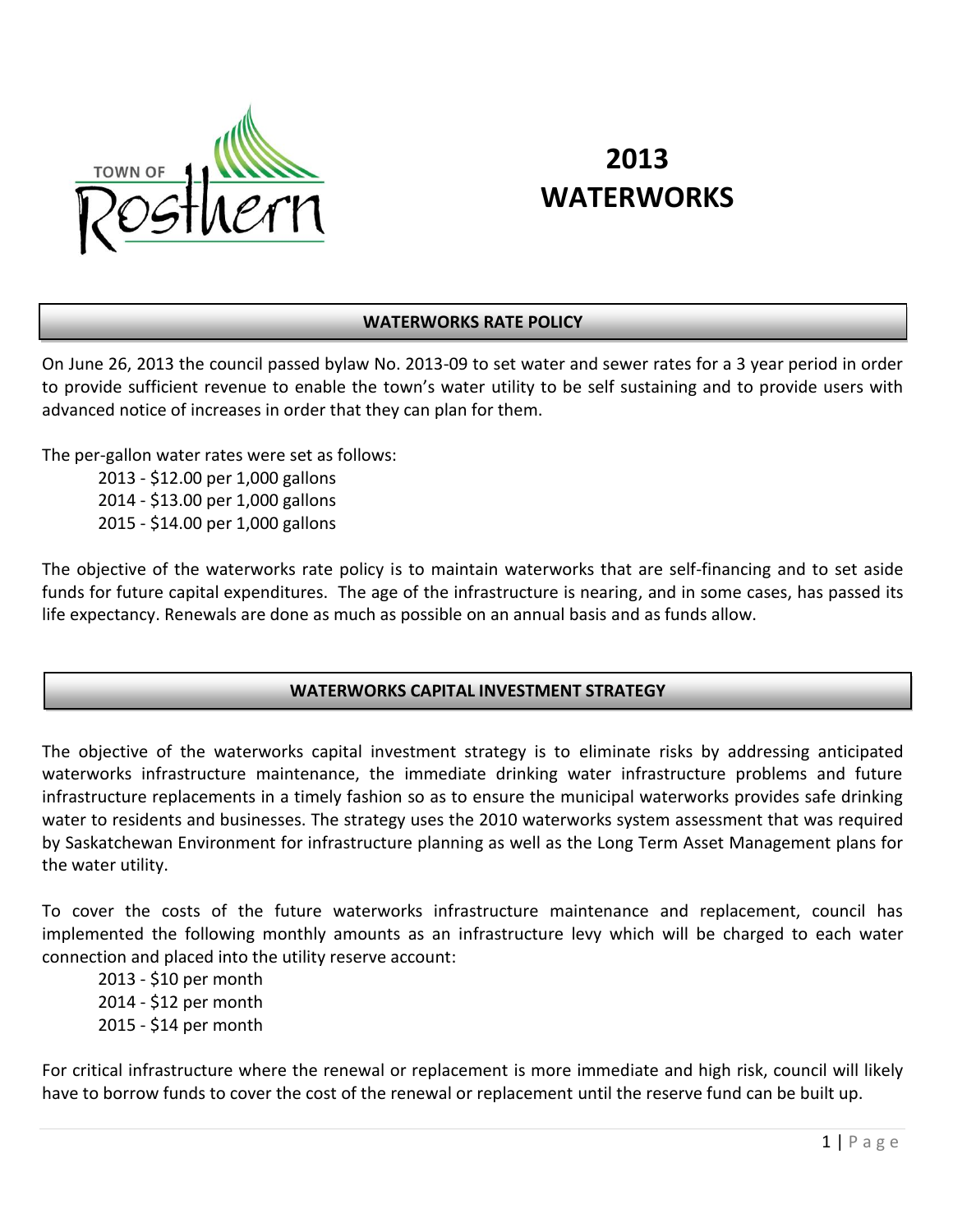## **2013 Waterworks Waterworks Capital Investment Strategy Continued**

A risk that Council has identified is the sewer force main which affects all properties in the municipality. Currently consulting engineers are working on plans for the replacement. Estimates are approximately \$3,000,000.00. The current reserve account will not be able to fund this due to other critical infrastructure replacement in the past five years. Options council will be looking at is financing.

#### **2013 ANNUAL FINANCIAL OVERVIEW**

Total 2013 utility revenues (as reported in the financial statements)(R) \$650,980

Total 2013 utility expenditures (as reported in the financial statements)(E) \$681,795

Total debt payments on utility infrastructure loans (D) \$0

Comparison of utility revenues to expenditures plus debt payments, expressed as a ratio-

 $$650.980 = 95\%$ \$681,795

For 2013, utility revenues covered 95% of the utility expenditures.

The amount of utility revenues transferred out of the utility into reserves was \$0.

The amount of supplementary funding required to cover expenditures was \$30,815.00.

*It was noted that expenditures for wages and some contracts and supplies are prorated between four different departments. A more efficient system of keeping track of costs related to the water utility needs to be established in order to correctly reflect the expenditures to each department.*

#### **RESERVES**

In 2013, there were no funds taken out of the utility reserves.

In 2013, the utility levy amounted to \$77,593, which was used to help pay for well rehabilitation on all 8 wells which is done every 4 to 5 years.

The amount left in reserves for future waterworks capital infrastructure is \$77,141.